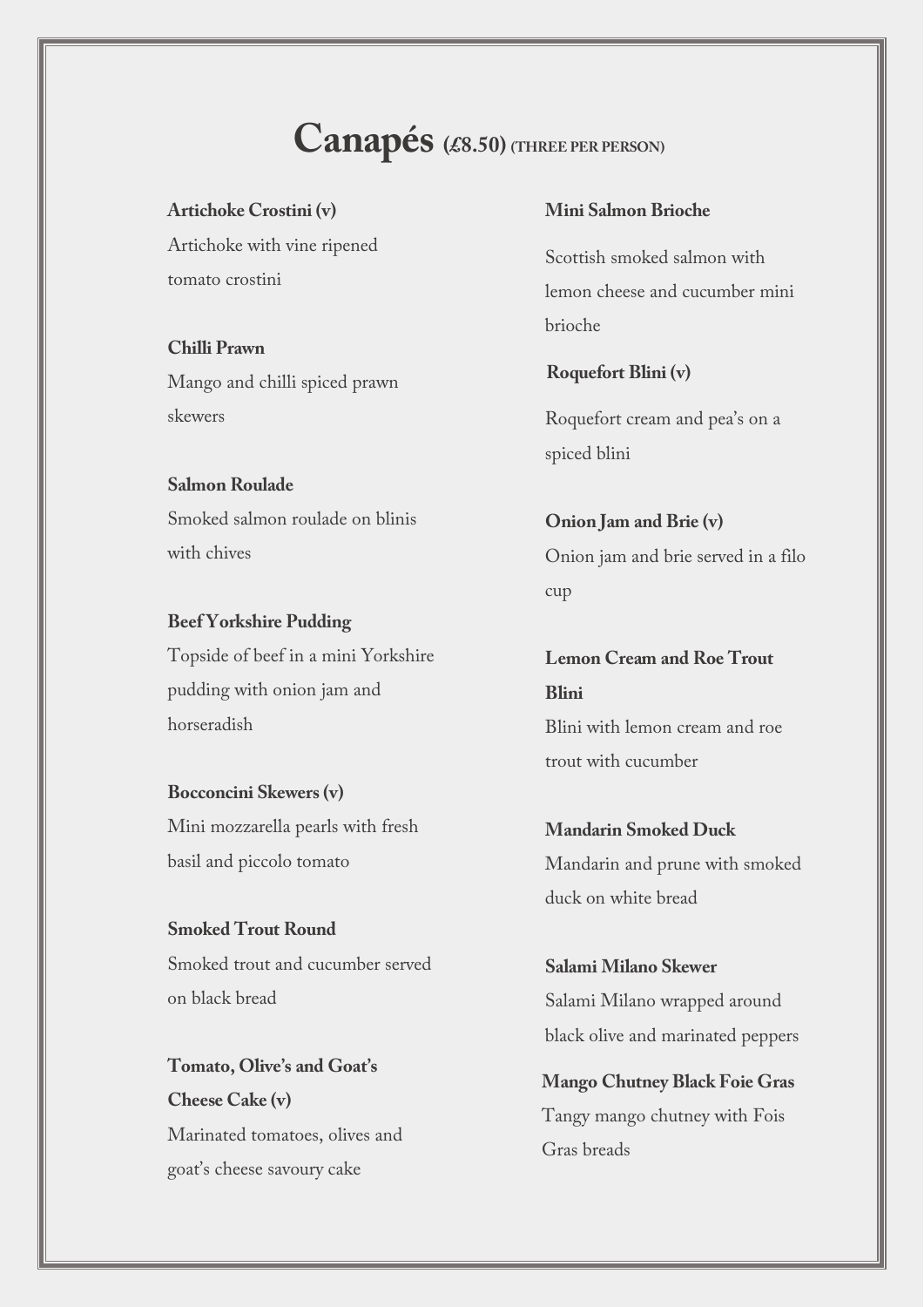# Afternoon Tea (£37.50) (served as sharing stands)

As per all of our packages we provide the table linen, napkins, cutlery, crockery and table glassware. Our afternoon tea consists of:

- A selection of delicate finger sandwiches
- Quiches
- Gala pie
- Savoury scones with butter and fruit scones with clotted cream and strawberry preserve
- A selection of cakes and desserts
- Luxury fruit skewers
- A selection of tea's

*\*Alternative options available for guests with dietary requirements*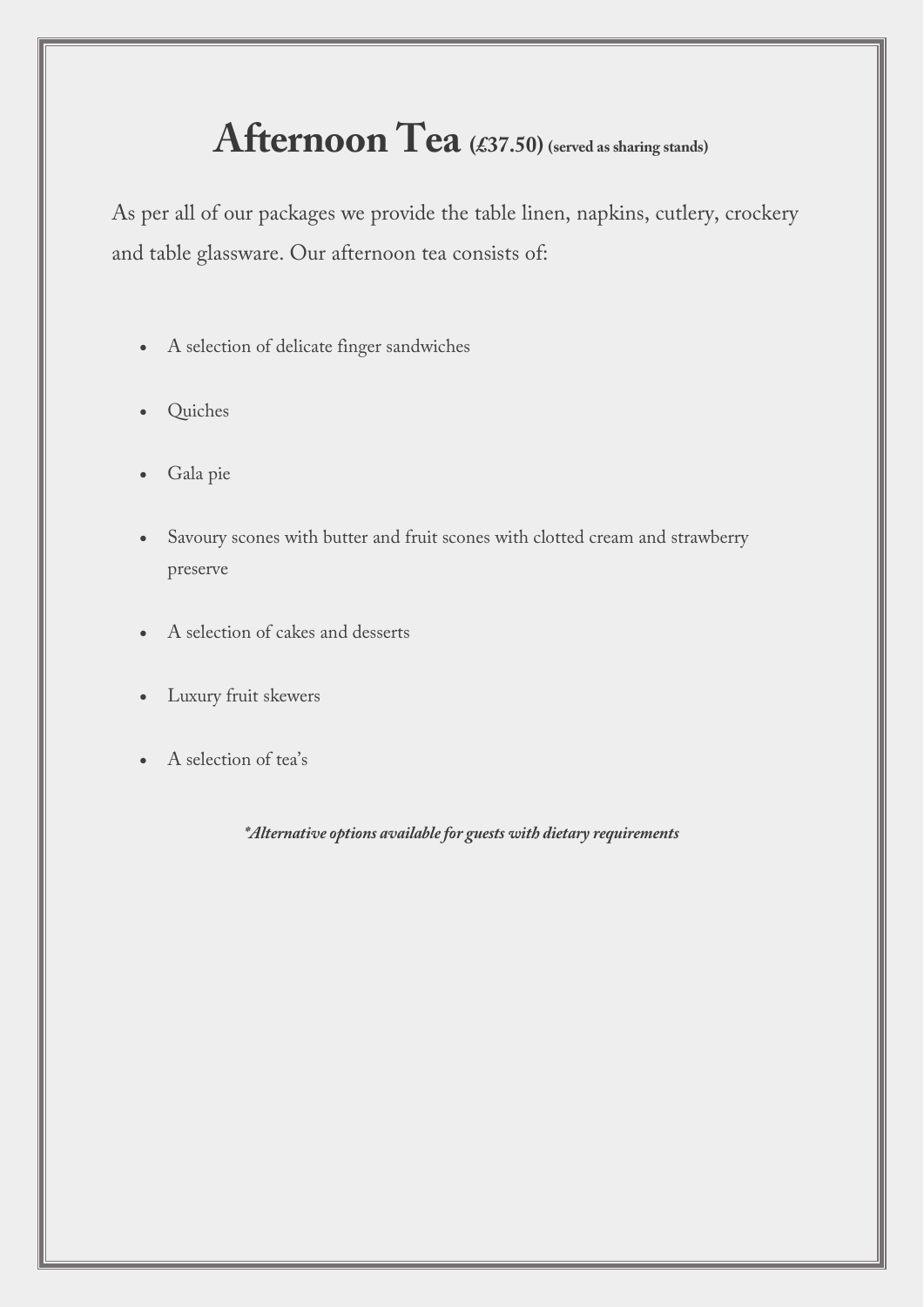# **Three Course Menu (£55.00)**

# **STARTERS**

## **Please choose one meat or fish dish and one vegetarian dish.**

Smoked salmon, pickled cucumber, dill & caper soured cream served with rye bread

Wild mushroom & truffle oil soup with artisan roll (v)

Ham hock terrine, piccalilli, cornichons, toasted sourdough and pea shoots

Goats cheese and red onion marmalade tart, with cherry tomatoes, rocket, toasted pine nuts and balsamic glaze (v)

Smoked mackerel and horseradish pate, beetroot salsa, granary toast and watercress Confit duck leg, braised lentils, caramel vinegar, micro herbs (supplement £3.50)

Serrano Ham, manchego & pomegranate antipasti board (supplement  $\text{\pounds}1.00$ )

Prawn & crab cocktail, tobasco spiced mayonnaise served with granary bread (supplement  $£2.00$ )

Courgette & mint soup with parmesan croutons and artisan roll (v)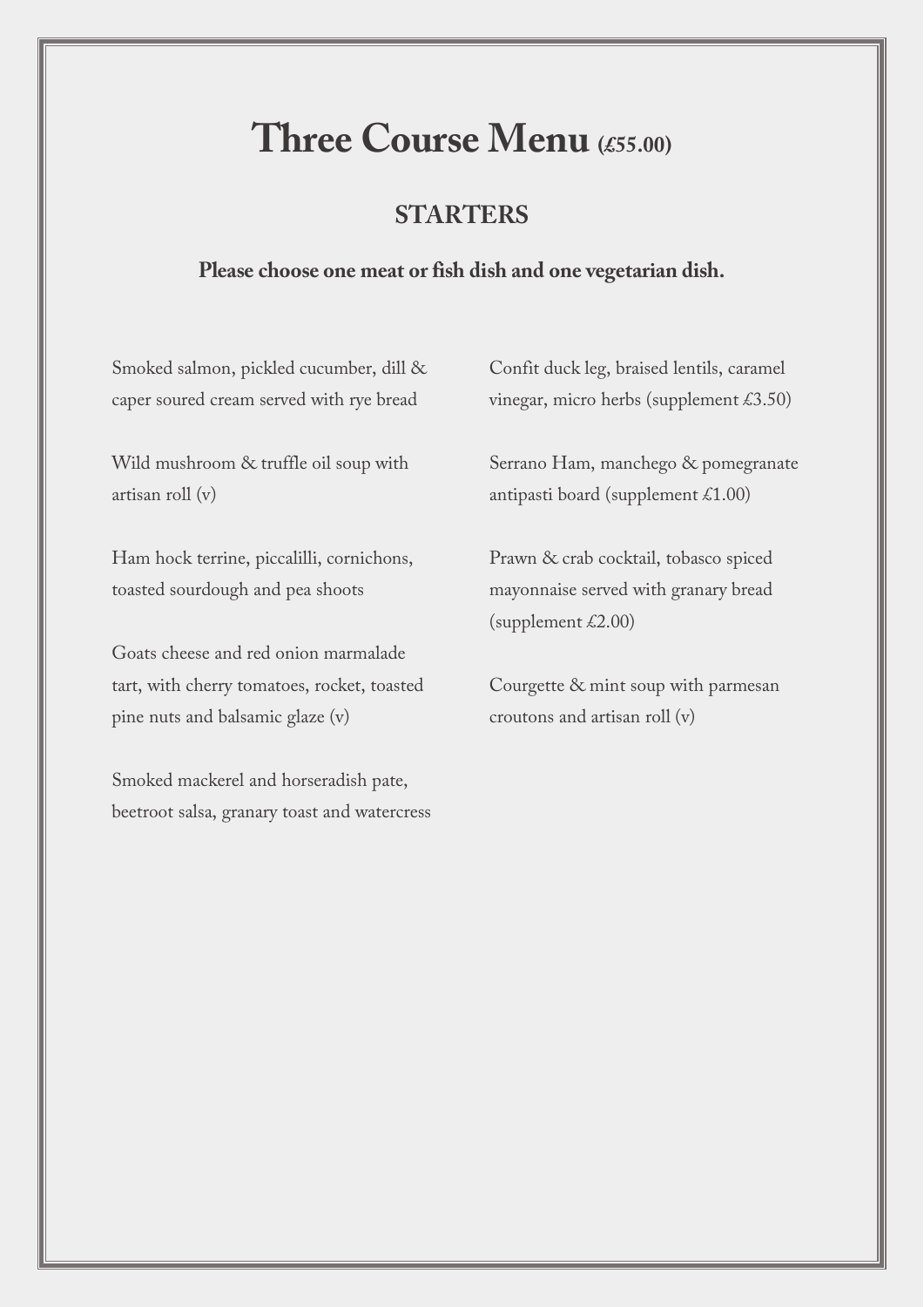## **MAINS**

## **Please choose one meat or fish dish and one vegetarian dish.**

Chicken supreme and crisp Serrano with pea puree, dauphinoise potato and sautéed kale

Potato gnocchi, braised leeks, toasted walnuts in a cream & winterdale shaw cheese (v)

Pan fried sea bass fillet, brown shrimp & tarragon butter, garlic roasted potatoes and seasonal greens (supplement  $-$  £1.00)

Slow braised lamb shank with parsnip crisps, red cabbage and creamy mash

Slow braised ox cheek served with celeriac remoulade, creamy mash and roasted carrot

Cod fillet with fennel, spring onion, caper, orange & dill dressing served with crushed herb potatoes and seasonal greens

Risotto with Pea, courgette, mint and rosary goats cheese(v)

Hake fillet, white beans, chorizo, spinach and aioli

Slow cooked pork belly with fondant potato, Bramley apple puree and seasonal veg

Roasted vegetable strudel with red pepper coulis and seasonal veg (v)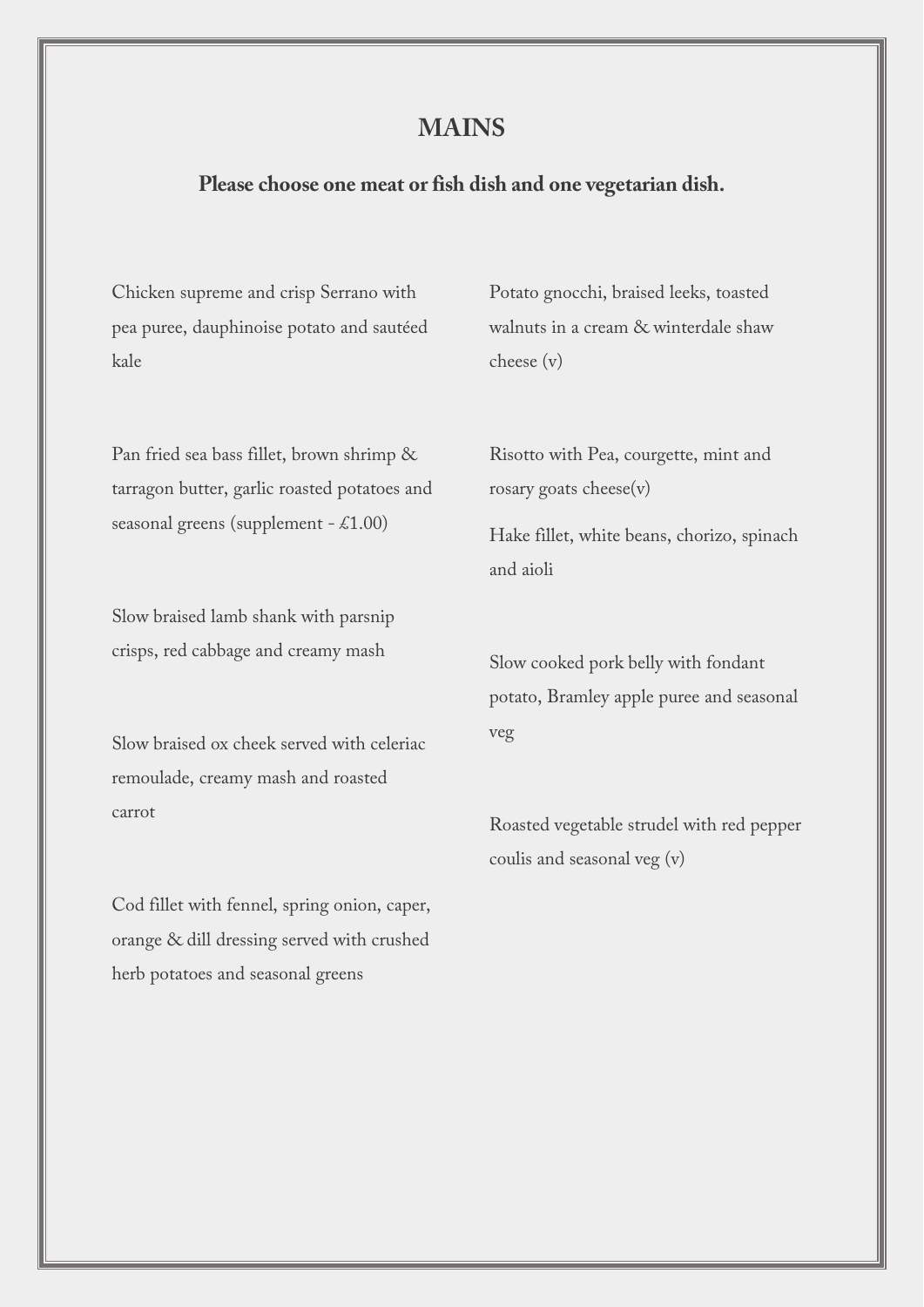## **DESSERTS**

Please choose two of the following desserts.

Lemon tart, mixed berry coulis, hazelnut brittle and vanilla cream

Lemon posset with berry coulis and shortbread

Milk chocolate mousse, pistachios, caramel crisp, vanilla cream & chocolate sauce

Pomegranate mess – seasonal fruits, meringues & vanilla cream Spiced fruit compote with vanilla ice cream

Lemon ginger treacle tart served with honey ice cream and orange syrup

Trio of desserts – lemon posset, chocolate delice, iced nougat  $(supplement - \pounds2.50)$ 

British cheese board, chutney, seasonal fruits and gourmet crackers (supplement - £2.50)

White chocolate cheesecake and raspberries

Apple tart tartin, vanilla custard and toasted almonds Warm chocolate fondant with vanilla ice cream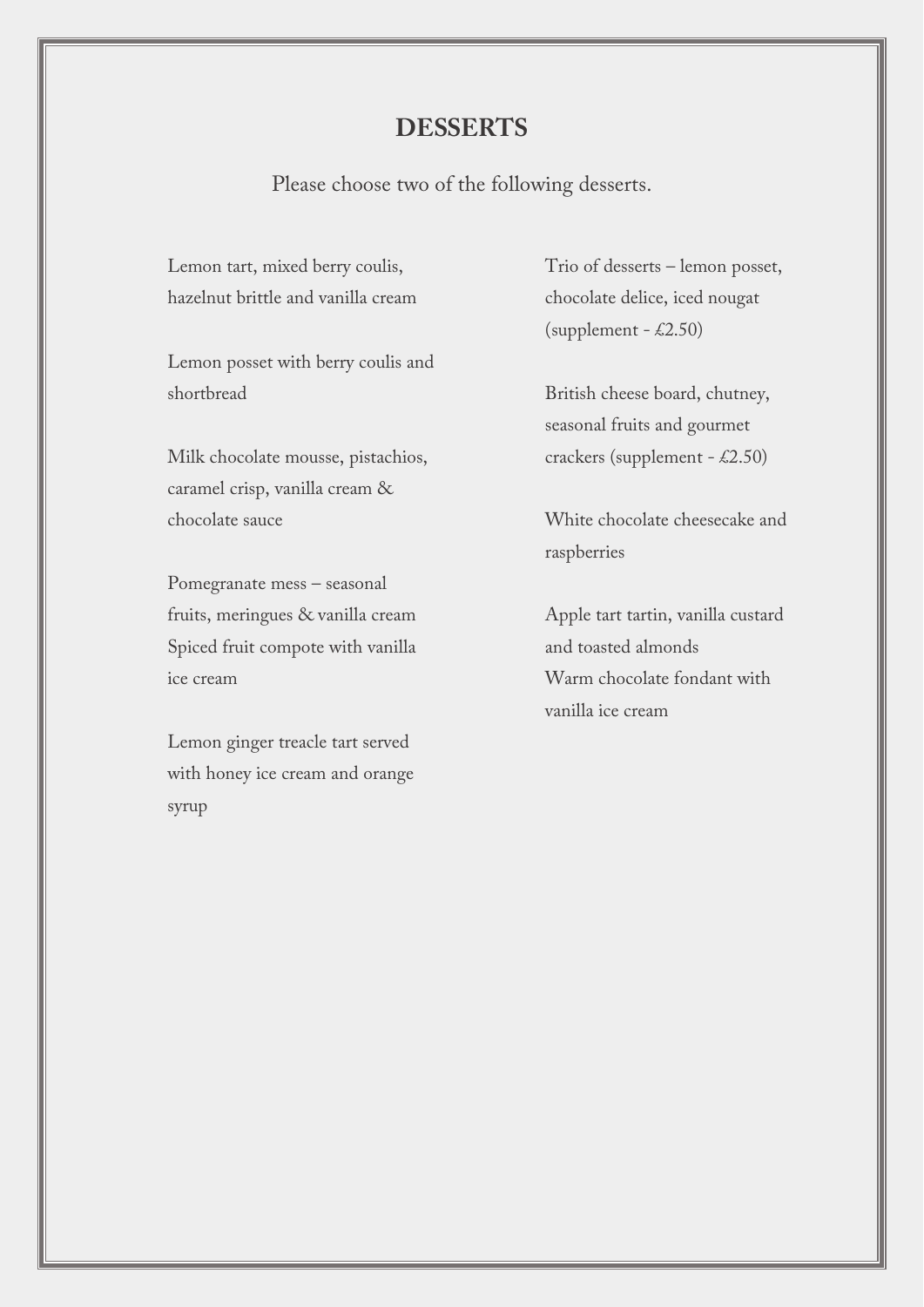# **VEGAN THREE COURSE (£55.00)**

#### **STARTER**

Courgette & mint soup

Roasted cauliflower, Tahini dressing, toasted almonds

Fresh tomato, olives & basil on garlic Ciabatta with balsamic glaze

Avocado, chickpea & spinach salad with a mustard dressing

#### **MAINS**

Wild mushroom ragout with rigatoni & salsa verde

Potato gnocchi, braised leeks, walnuts & cream

Moroccan tagine with pomegranate cous cous

Roasted vegetable strudel with a red pepper coulis, seasonal veg

#### **DESSERT**

Coconut panna cotta with a berry coulis

Chocolate & passionfruit tart with a passionfruit sorbet

Chocolate brownie, raspberries & vanilla ice cream

Trio of sorbets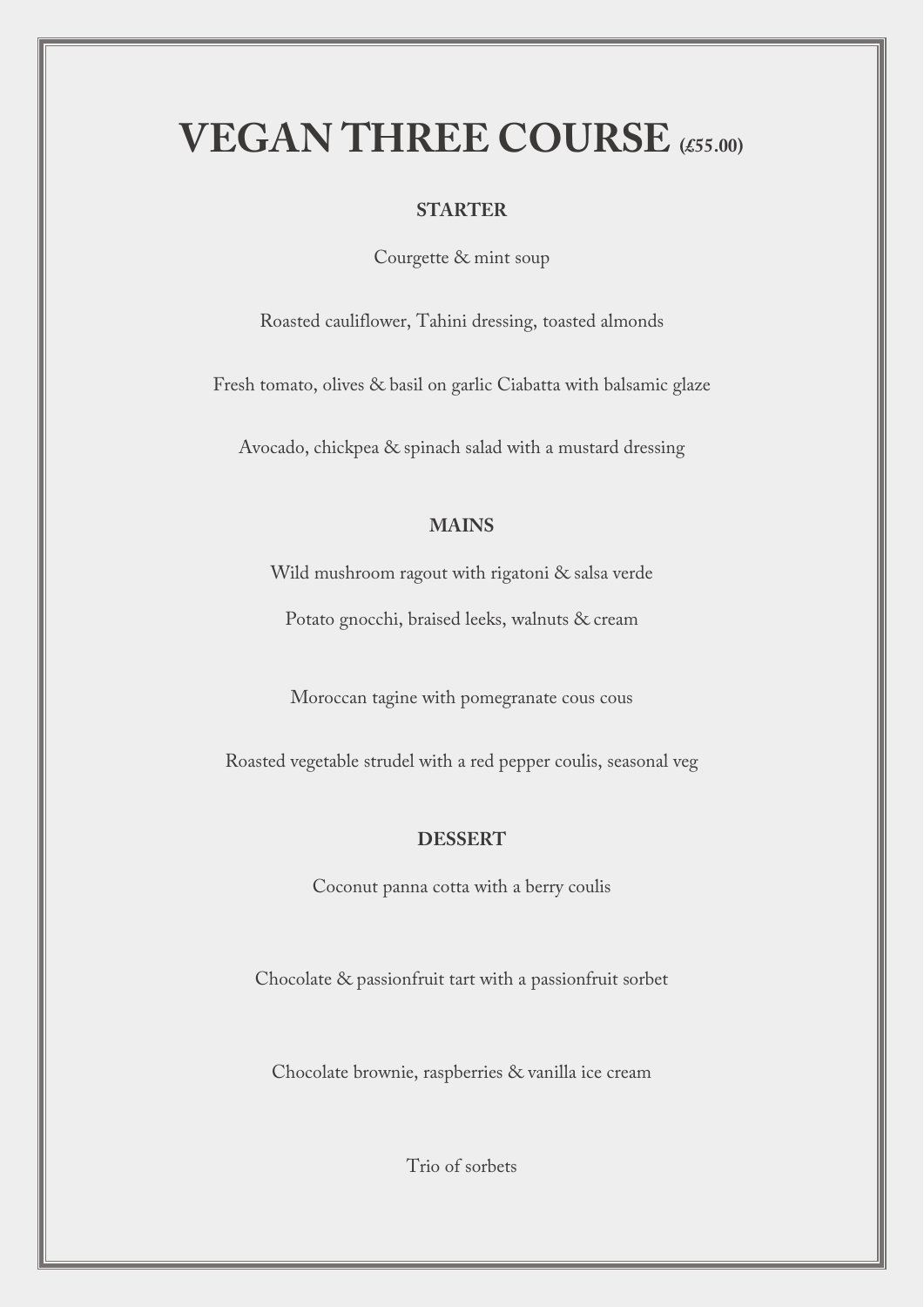# **EXECUTIVE TWO COURSE BBQ**

# (£43.00)

Please choose 4 meat, or fish options and include 1 vegetarian option.

Then choose 4 options from our sides and salads menu

| Gourmet Beef burger with a brioche bun,   | Malaysian chicken satay with a peanut      |
|-------------------------------------------|--------------------------------------------|
| cheese, gherkins & sauces                 | relish                                     |
| Gourmet vege burger, brioche bun, cheese  | Spiced lamb kofta with a beetroot and      |
| (v)                                       | raita dip                                  |
| Piri Piri chicken                         | 4oz 28-day matured sirloin steak           |
|                                           | (supplement $-$ £3.00)                     |
| Asian spiced salmon fillets with chilli & |                                            |
| spring onion                              | Smoky bourbon BBQ pork ribs                |
|                                           | (supplement $-$ £2.00)                     |
| Mint & garlic butter butterflied leg of   |                                            |
| lamb                                      | Marinated garlic & rosemary lamb loin      |
|                                           | chops                                      |
| Jerk halloumi & med veg skewers (v)       |                                            |
| Selection of butcher's sausages           | Mustard & sage pork chops                  |
| Smoked bacon wrapped halloumi with        | Pulled BBQ jackfruit (Vg)                  |
| sweet chilli                              |                                            |
|                                           | Lime, chilli & soy tuna steaks (supplement |
|                                           | $-2.50$                                    |
|                                           |                                            |
|                                           |                                            |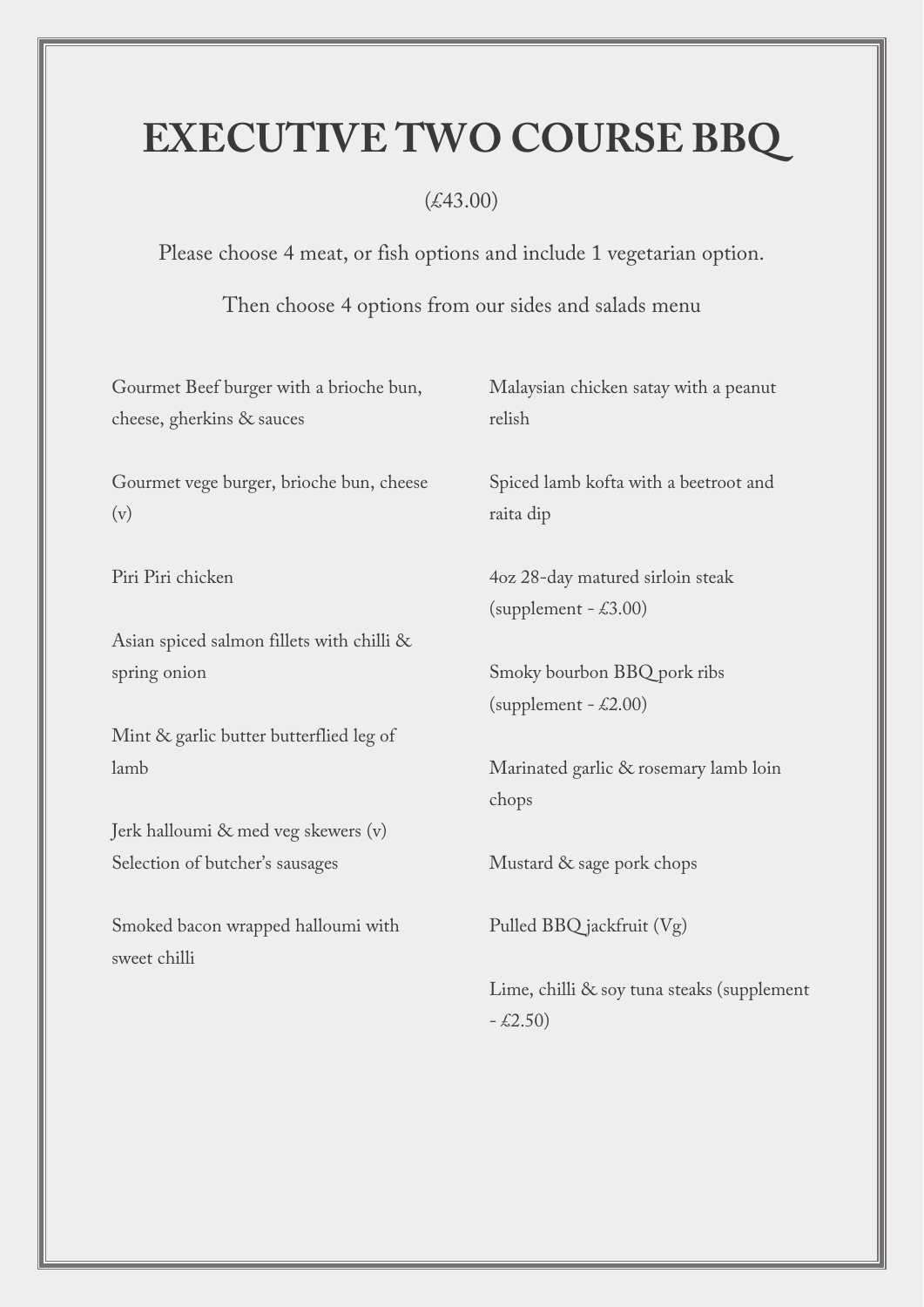# **SIDES AND SALADS**

Apple slaw

Fresh garden salad

New potatoes, basil pesto & sundried tomato

Continental potato salad

Mediterranean vegetable & pearl barley salad Greek salad

Spiced lentil, spinach & chickpea salad

Corn on the cob, chilli & honey butter

Conchigliette pasta salad

Caesar salad

Green bean, walnut & herb salad

Mozzarella, beef tomatoes, basil & olive oil

# **DESSERTS**

## **Please choose two of the following to accompany BBQ.**

Lemon posset, berry coulis, shortbread

White chocolate cheesecake, raspberries

Chocolate brownie & Baileys banana trifle

Panna cotta with poached seasonal fruit

1 scoop of sorbet

Apple tart tartin, vanilla custard, toasted almonds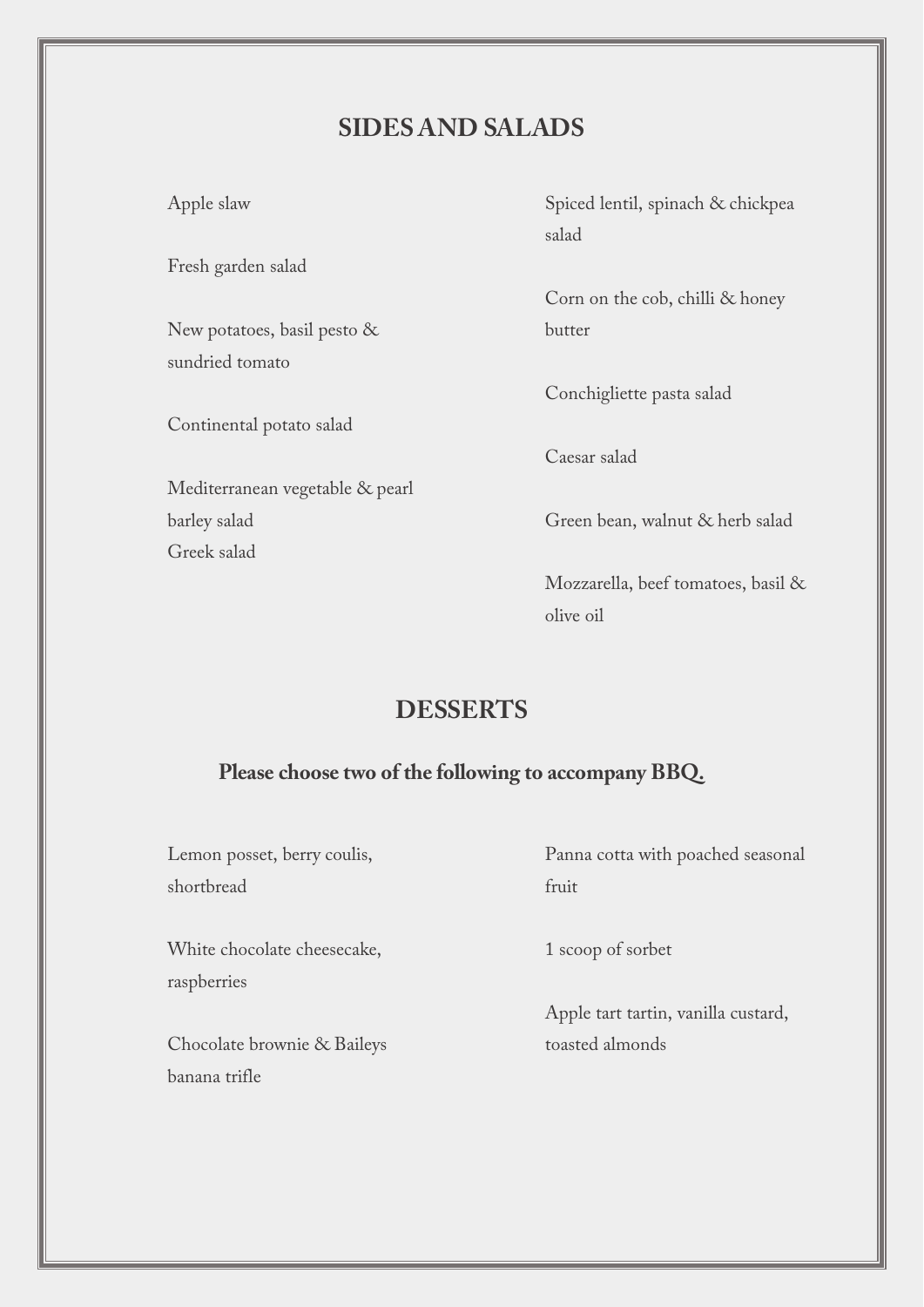# **CHILDRENS MENU (choose 1 dish) (£30.00)**

## **STARTER**

Pizza puffs with mixed salad (v)

Fresh melon (v)

Garlic bread with cheese (v)

## **MAIN**

Sausage and mash with gravy

Penne in a tomato ragu (v)

Chicken goujons with mash and peas (v)

### **DESSERT**

Two scoops of ice cream

Chocolate & banana trifle

Fresh fruit salad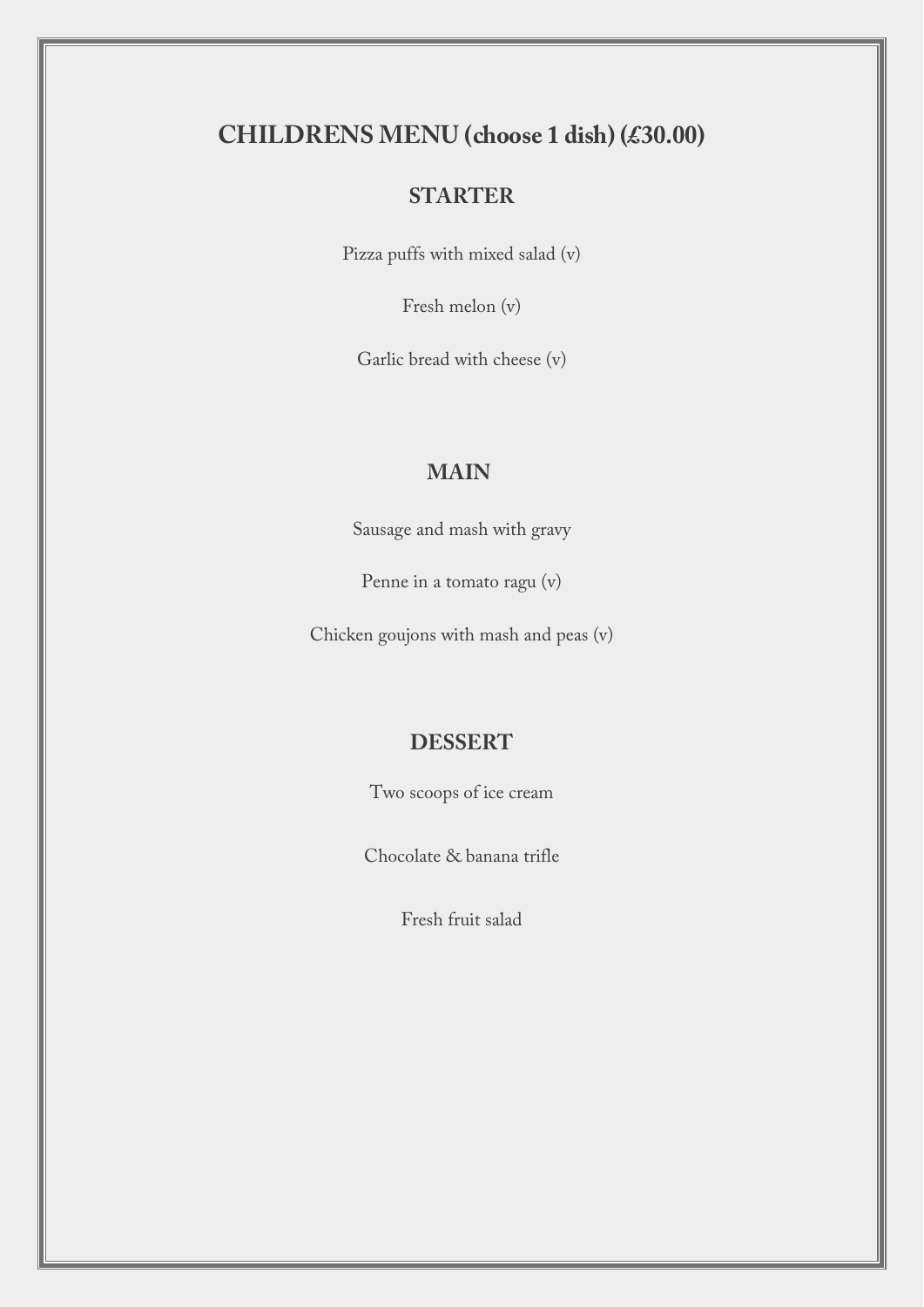# **TWO COURSE HOT BUFFET (£40.00)**

Our two-course hot fork buffet is a less formal yet elegant way of allowing your guests to enjoy a variety of different foods from our menu

## **Please choose two meat or fish dishes and one vegetarian dish.**

Classic beef bourguignon with pickled baby onions

Thai green chicken curry

Moroccan spiced lamb tagine

Coq au Vin with smoked lardons and button mushrooms

Fish pie crumble

Tex mex chilli con carne

Tandoori chicken masala Slow braised beef

Jack Daniels pulled BBQ pork

Penne in a spicy Arrabiata sauce (v)

Macaroni cheese with crispy pancetta

Roasted vegetable lasagne (v)

Sweet potato, chickpea curry with spinach (v)

Wild mushroom stroganoff (v)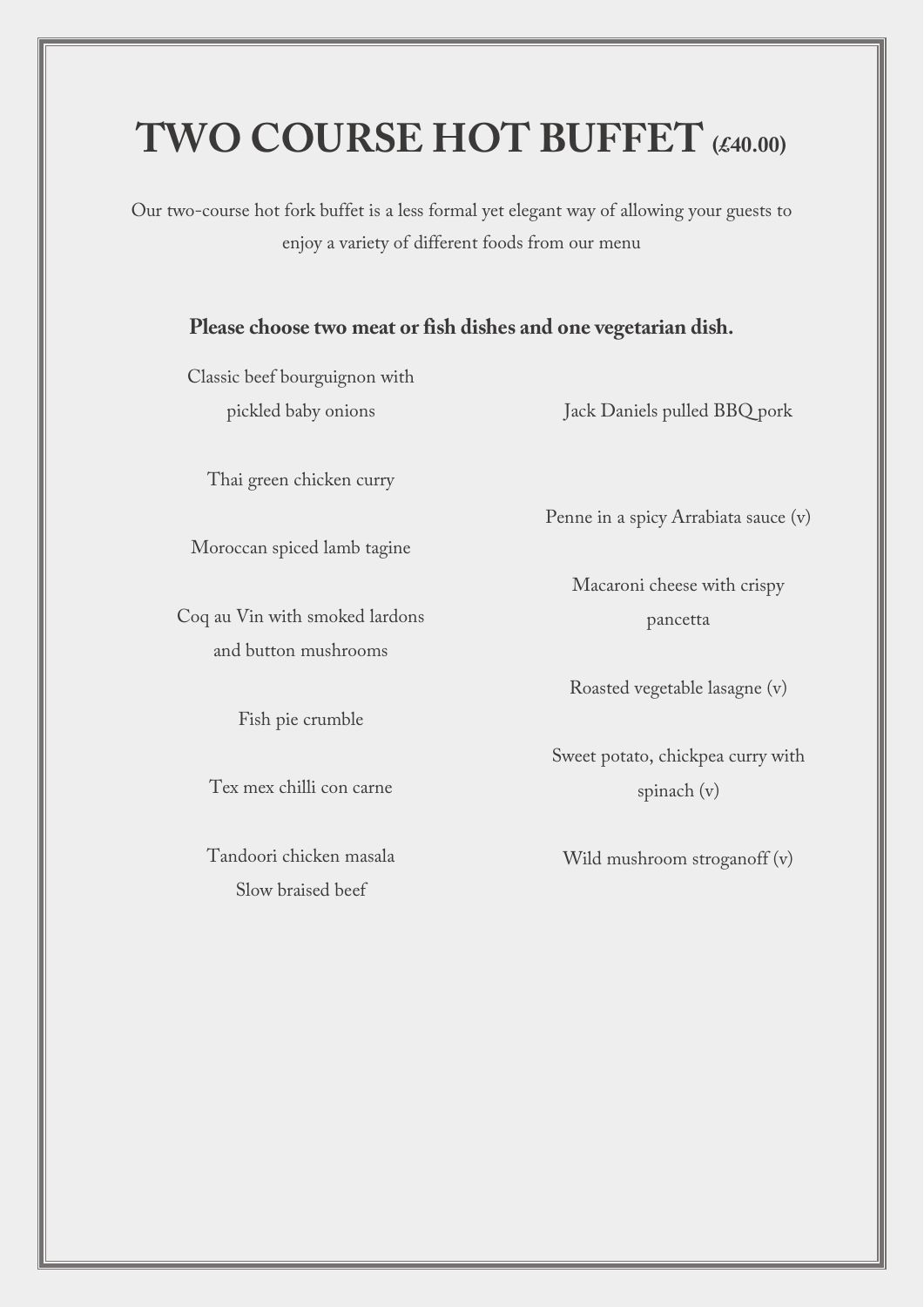# **TWO COURSE COLD BUFFET (£40.00)**

#### **Please choose two meat or fish dishes and one vegetarian dish.**

Roast beef with horseradish sauce.

Smoked turkey breast with cranberry sauce.

Chicken breast wrapped in pancetta stuffed with mozzarella and sundried tomatoes.

Ham carved on the bone with onion jam.

Antipasti charcuterie platter Stuffed red peppers with feta and basil (v).

> Salmon fillets with a light vinaigrette dressing.

# **Sides & Salads**

#### **Please choose three items from the sides and salads & two options from the dessert menu**

Basmati rice

Roasted garlic potatoes

Creamy herb mash

Green bean & walnut salad

# **DESSERT**

Lemon posset, berry coulis, shortbread

White chocolate cheesecake, raspberries

Apple tart tartin, vanilla custard, toasted almonds

Chocolate brownie & Baileys banana trifle

Panna cotta with poached fruit

Fresh garden salad

Buttered new potatoes

Mediterranean vegetable cous cous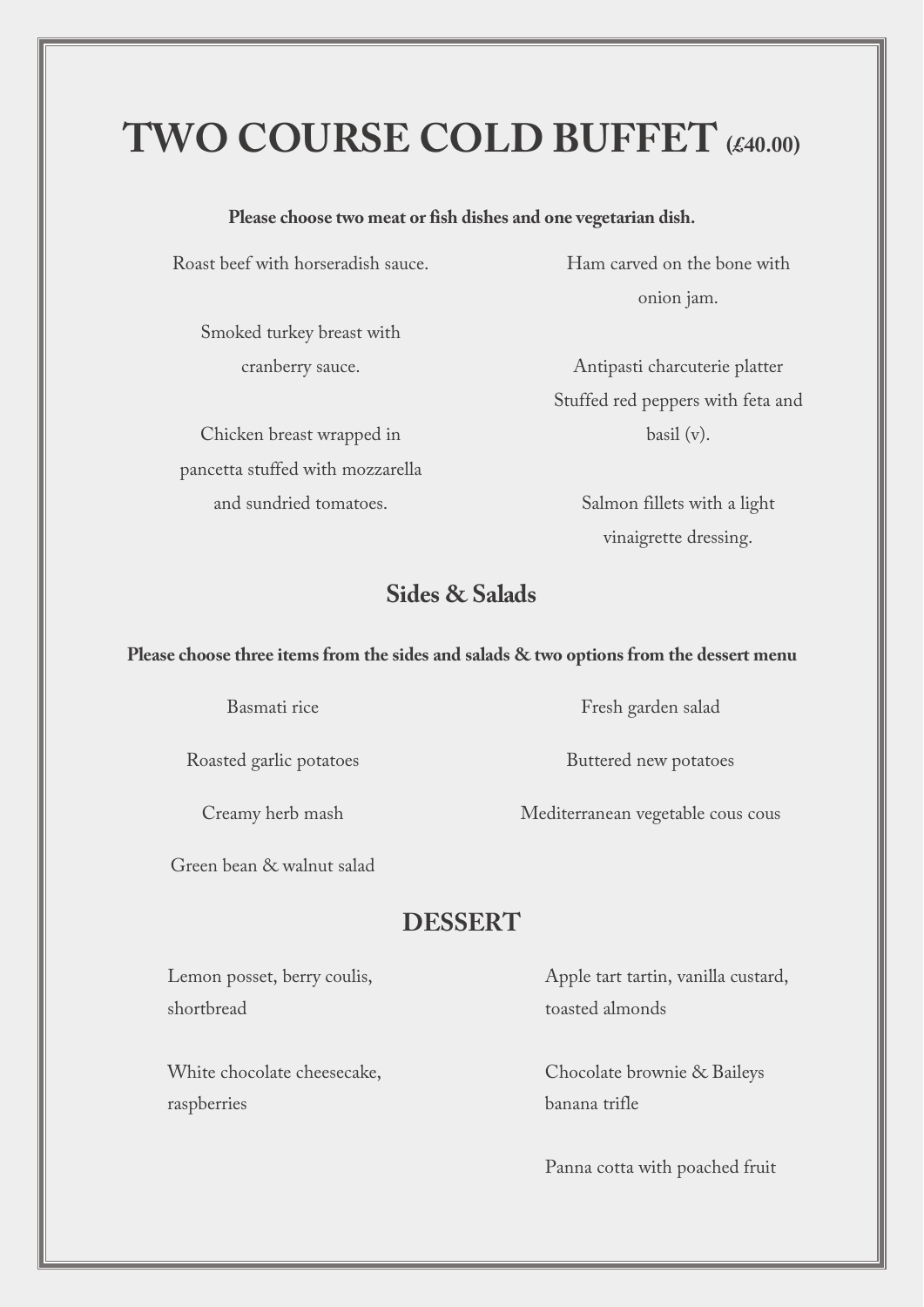# **HOG ROAST BANQUET (£1800.00)**

**(Minimum 80 guests)**

Kent's finest outdoor reared pig, cooked and served on a spit with plenty of crispy golden crackling.

# **Served with the following.**

Potato roasties.

Gourmet rolls.

Fresh garden salad.

Selection of sauces.

# **VEGETARIAN OPTIONS**

### **Please choose one of the following.**

Goat's cheese and caramelised red onion tart.

Roasted vegetable tartlets.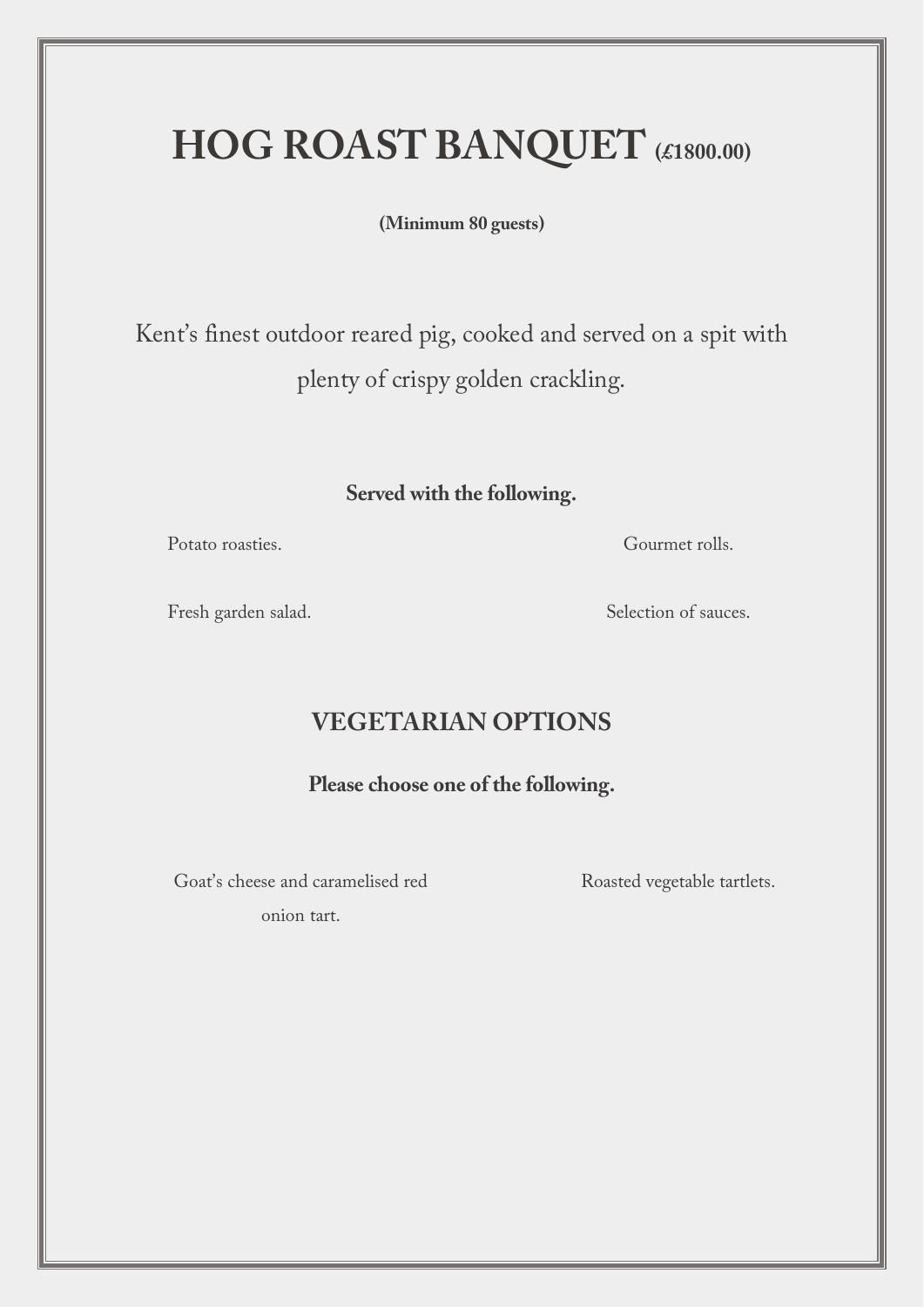# **EVENING FOOD**

Gourmet Beef burgers (or three bean Vege burgers) £8.50 *Served with Monteray jack cheese, gherkins, lettuce, tomatoes & chipotle mayo*

Fish goujons and chips cones £6.00 *Delicate fillets of fish served with chip shop style chunky chips*

### Mexican burrito box

£10.50 *Chilli beef or Shredded chicken served with salsa, guacamole, cheese & spicy rice (vegetarian option available)*

### Sizzling chicken, pulled pork or beef

fajitas £9.00 *Classic fajitas with cheese, soured cream & chives, lettuce, salsa & spicy rice (vegetarian option available)*

Pulled pork buns £6.00 *Served with Bramley apple sauce and stuffing (Jackfruit served as Vegetarian/Vegan option)*

Pad Thai £9.00 *Authentic spicy Thai noodles served with prawns*

Bacon butties £4.50 *Oakwood smoked bacon served in a soft white bap*

Seafood or Vegetarian paella £9.00 *Seafood or mixed vegetable paella*

### Grazing tables £21.00

*A selection of fingerfoods, sandwiches, breads, oils, dips, antipasti, salads, cheeses, chutneys*

## Finger foods £11.00

*Please select 6 items : Satay peanut skewers, lamb kofta's with raita, chicken goujons with Texan BBQ sauce, Peri Peri chicken drumsticks, Seasonal vegetable tarts (v), Vegetable spring rolls (v), Chilli & mango prawns, Cheese potato skins (v), Falafel & houmous pita's (v & vg), Mini prawn cocktails, crudites with dips (v & vg), vegetable samosas with yoghurt & mint dip (v)*

### Chicken or vegetable madras

£9.00 *Classic Indian curry served with rice, mini naan bread & chutney*

#### British & continental cheeseboard

£6.00 *A selection of cheeses, gourmet crackers and fresh fruit*

### Evening BBQ £11.00

*A selection of burgers, piri piri chicken, Halloumi & vegetable skewers (v) & Bratwurst served with a side salad*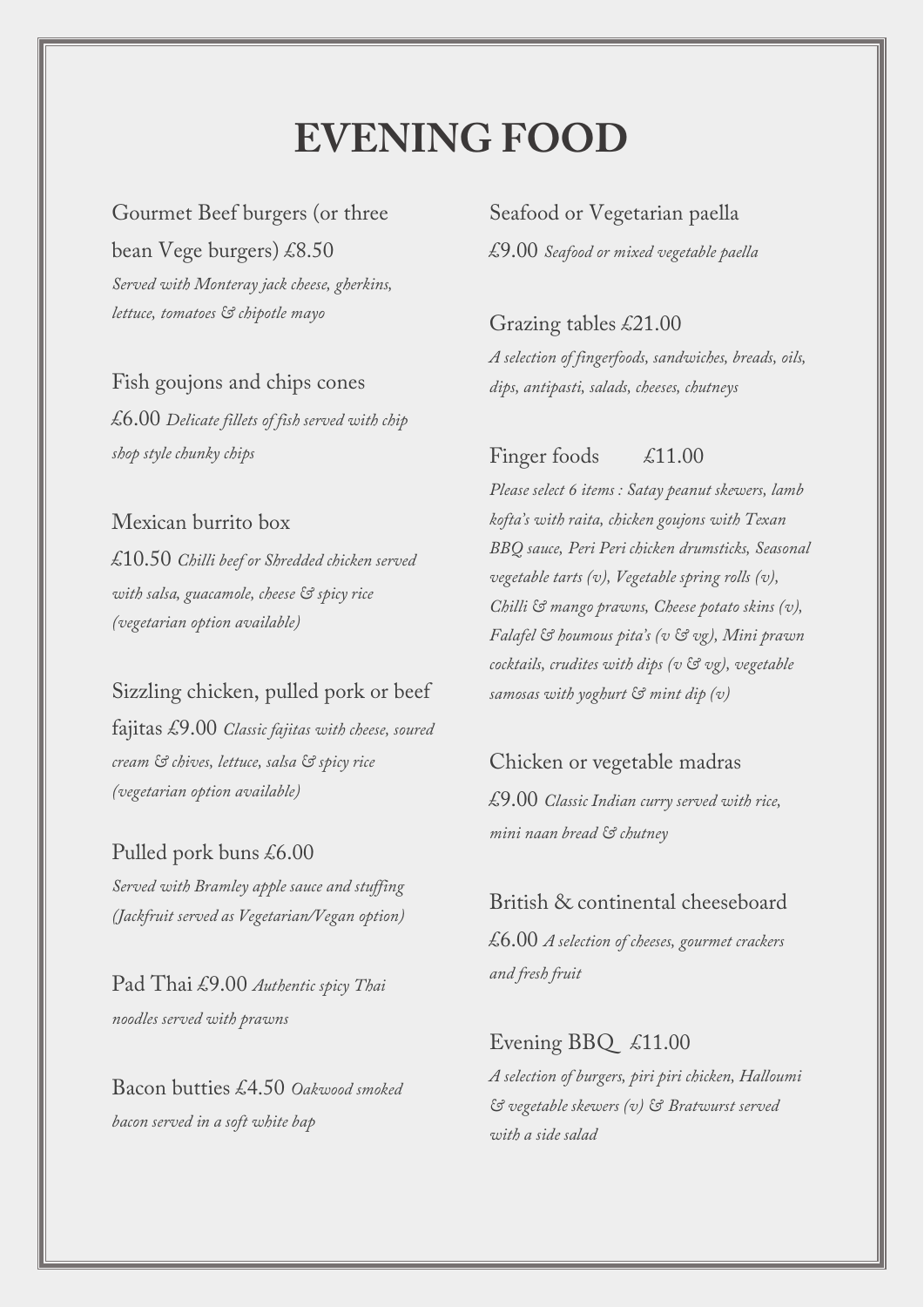# **Bowl Foods(£6.00 each)**

An increasingly popular and sociable way to enjoy food. Served in individual china bowls, the concept of guests enjoying foods of all different flavours and cuisines whilst on the go is fast becoming an ever present at any event or wedding.

- Beef chilli, nachos, jalapenos, guacamole
- Vegetarian chilli, guacamole (v)
- Chicken madras, rice, nan, mango chutney
- Cumberland sausage, mash & onion gravy
- Smoked jackfruit, white beans, aoli (v)
- Falafel, houmous & mixed grain (v)
- Antipasti rigatoni
- Jerk chicken, rice & peas
- Asian prawn noodles
- Mac n cheese (v)
- Chickpea, sweet potato & chorizo stew – can be made vegetarian
- Smoked haddock chowder
- Vegetable curry (v)
- Thai green chicken curry, jasmine rice
- Beef bourguignon, creamy mash
- Sweet and sour chicken, rice, prawn crackers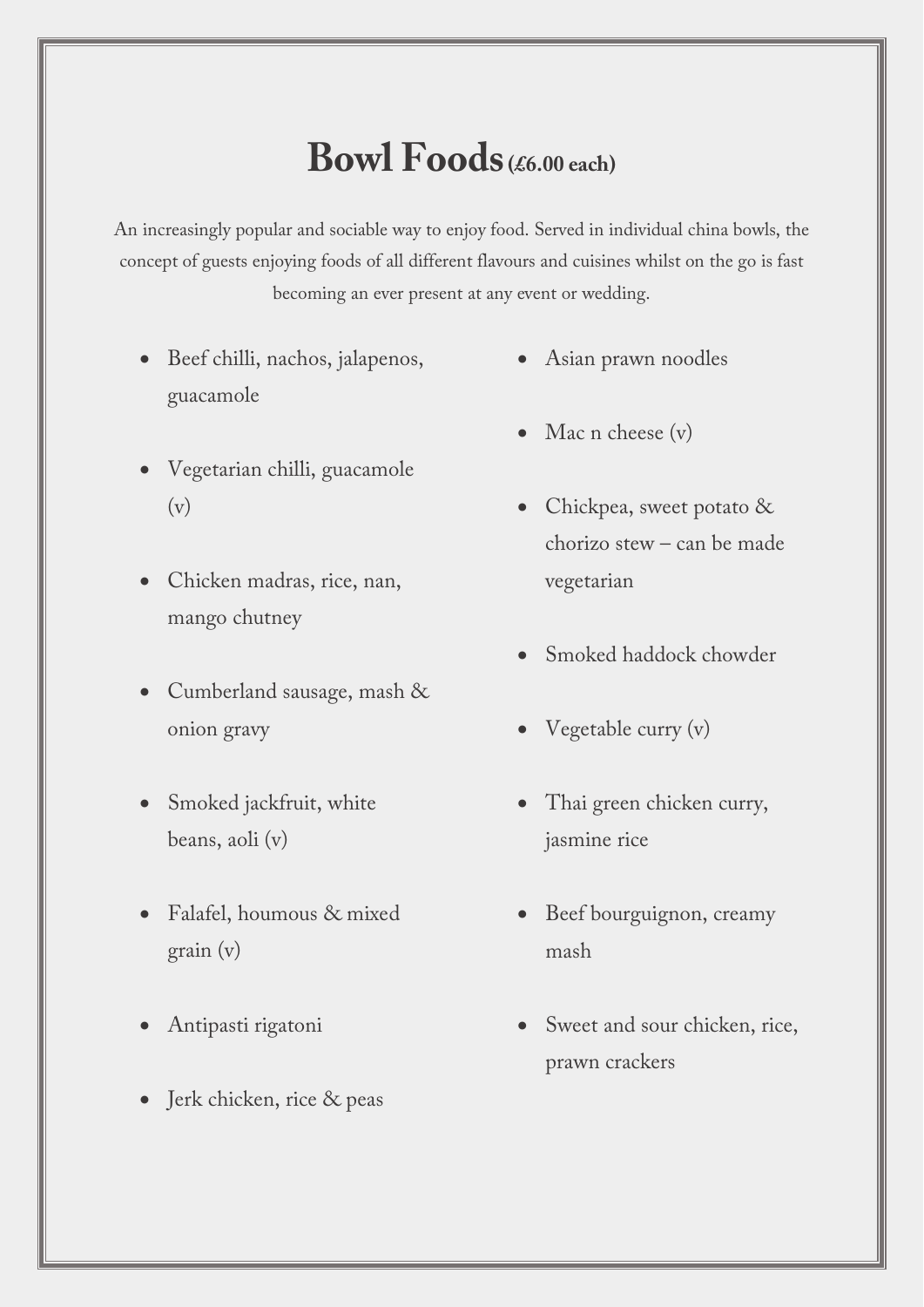# **Sweet Course Bowl Foods** (£6.00 each)

- Classic Eton Mess with Kentish strawberries and summer fruit coulis
- Chocolate brownie with Baileys banana trifle
- Panna cotta with season fruit topping
- Tiramisu
- Summer fruit crumble with a quenelle of Channel island clotted cream
- Lemon posset with fruit coulis and shortbread
- Sticky toffee pudding with Vanilla custard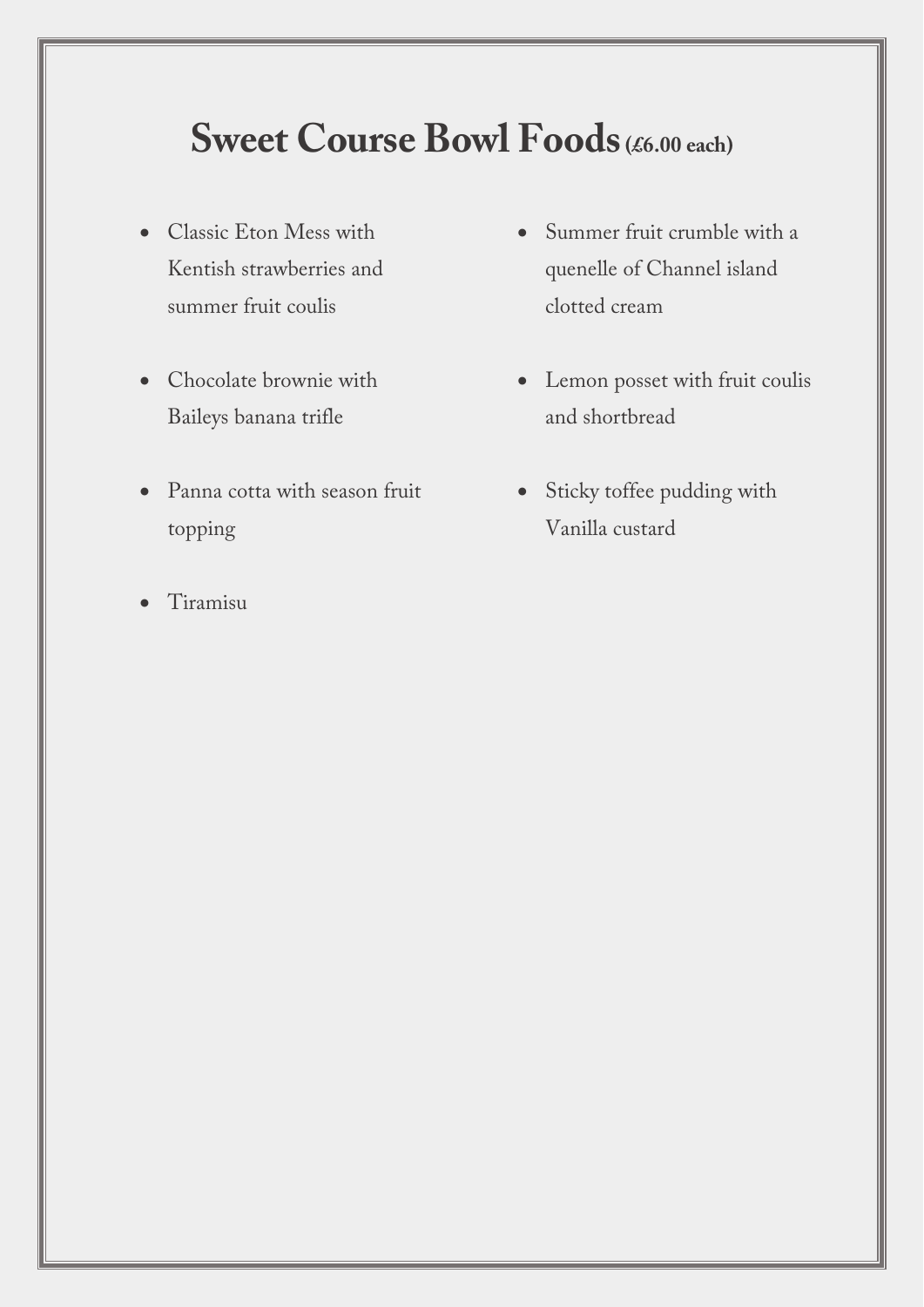# **DRINKS PACKAGE**

*£25.00 per guest* 

### *WELCOME DRINK*

*Pimm's*

*Prosecco*

*Bottle of Peroni lager* 

### *TOAST DRINK*

*Pimm's*

*Prosecco*

*Bottle of Peroni lager* 

## *HALF A BOTTLE OF WINE PER PERSON (OPTIONS SEASONAL)*

*5 assorted bottles of wine available on each table consisting of the following:*

*Red* 

*White* 

*Rosé*

*NON ALCOHOLIC & CHILD OPTION (12.00 PER GUEST)*

*Welcome drink - Fruit juice, soft drink or mocktail* 

*Toast drink - Fruit juice, soft drink or mocktail* 

*Jugs of juice and water provided on tables*